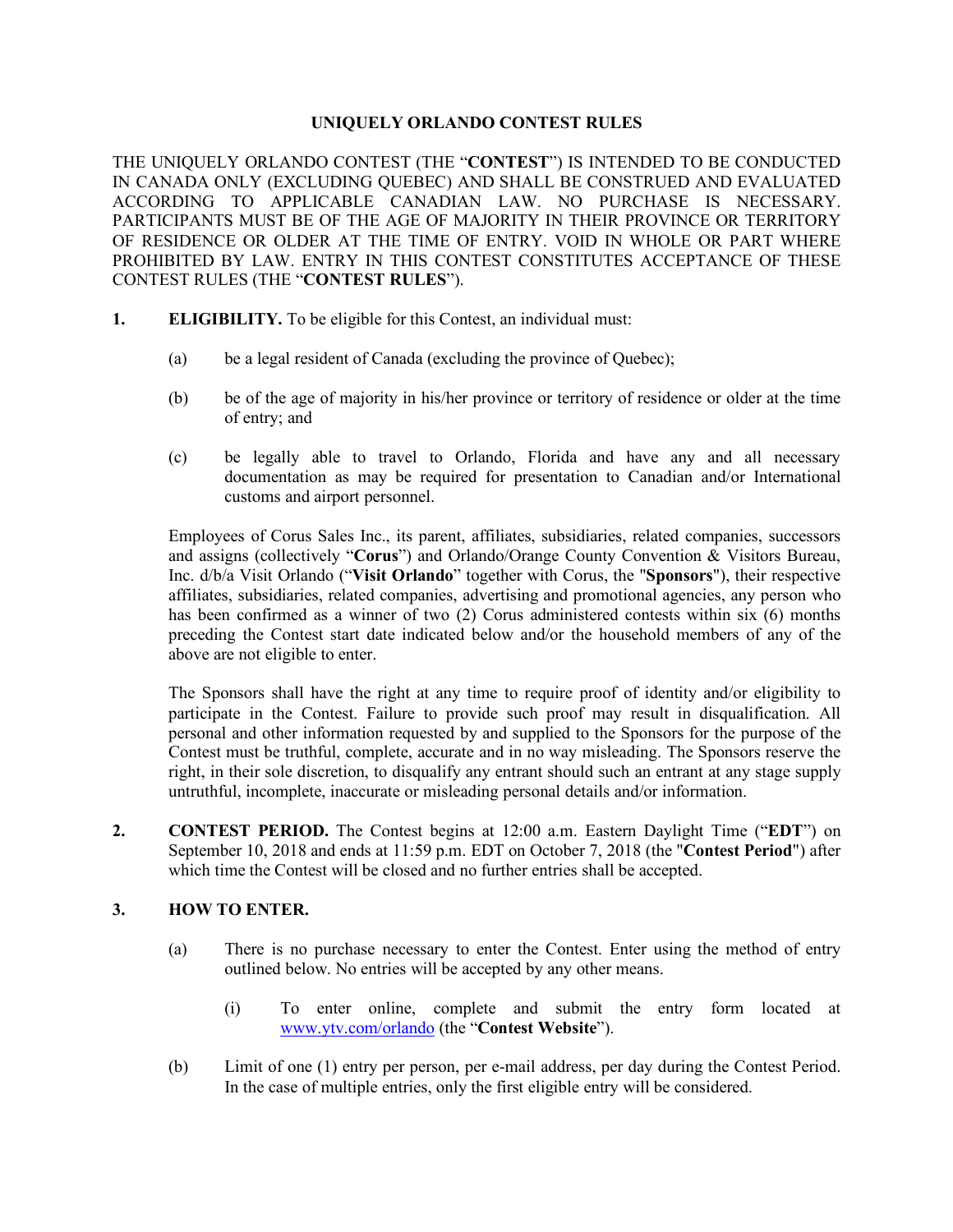- (c) All entries become the sole property of the Sponsors and will not be returned for any reason. Entries must be received no later than the end of the Contest Period. Entries will be declared invalid if they are late, illegible, incomplete, damaged, irregular, mutilated, forged, garbled or mechanically or electronically reproduced. Unless otherwise set out herein, no communication or correspondence will be exchanged with entrants except with those selected as a potential winner.
- (d) Entries received online shall be deemed to be submitted by the authorized account holder of the e-mail address associated with the entry. For the purpose of the Contest Rules, "authorized account holder" of an e-mail address is defined as the natural person who is assigned to an e-mail address by an Internet access provider, on-line service provider, or other organization responsible for assigning e-mail addresses for the domain associated with the submitted e-mail address. Any entrant may be required to provide the Sponsors with proof that they are the authorized account holder of the e-mail address associated with their entry.

## **4. PRIZE.**

- (a) There is one (1) prize (the "**Prize**") available to be won by the Prize winner (the "**Winner**") consisting of a trip for the Winner and three (3) guests (each a "**Guest**" and together, the "**Guests**") to Orlando, Florida (the "**Destination**"), which includes:
	- (i) Round-trip economy airfare for the Winner and Guests leaving together from the same gateway, on the same itinerary, from a major Canadian airport located near the Winner's home, as determined by the Sponsors in their sole discretion, from only Vancouver, Edmonton, Calgary, Winnipeg, Toronto, Ottawa, or Halifax International Airports (each a "**Designated Airport**") to the Destination;
	- (ii) In the event the Winner resides in a province or territory that does not have a Designated Airport, Winner and Guests will be provided with domestic travel from a major Canadian airport located near the Winner's home, as determined by the Sponsors, to a Designated Airport;
	- (iii) Four (4) nights hotel accommodation at a hotel to be selected by the Sponsors in their sole discretion for the Winner and Guests based on quadruple occupancy unless otherwise indicated;
	- (iv) Eight (8) single-day theme park passes to Winner's choice of Walt Disney World, SeaWorld Orlando, or Universal Orlando; and
	- (v) One (1) full-size rental vehicle at the Destination for up to five  $(5)$  days.
- (b) The Prize has an approximate value of Seven Thousand Seven Hundred Canadian Dollars (CND \$7,700.00). Actual value of Prize will depend on departure city and travel dates.
- (c) Winner is not entitled to monetary difference between actual Prize value and stated approximate Prize value, if any.
- (d) The Sponsors and/or the Sponsors' representatives will contact the Winner to coordinate the provision of the Prize within fourteen (14) days once such Winner has been successfully contacted and notified of his/her Prize and fulfilled the requirements set out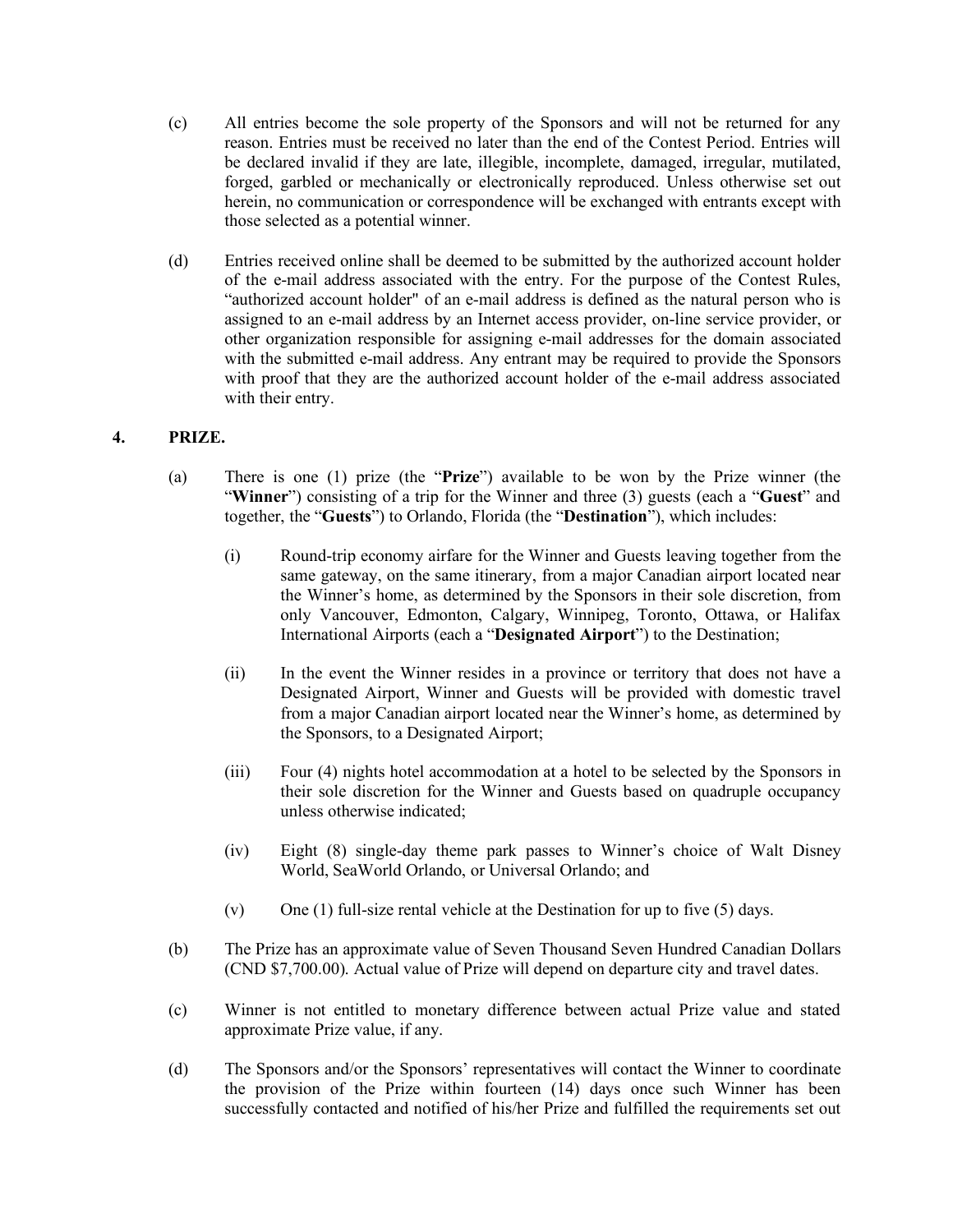herein.

# **5. PRIZE CONDITIONS.**

(a) All bookings and/or reservations are subject to availability at time of booking and must be made at least thirty (30) days prior to intended travel date. All confirmed reservations are final. Blackout dates apply, including but not limited to:

| August 1, 2018 to August 31, 2018          |
|--------------------------------------------|
| September 3, 2018 (Labor Day)              |
| October 8, 2018 (Columbus Day)             |
| November 12, 2018 (Veterans Day)           |
| November 22, 2018 to November 25, 2018     |
| December 19, 2018 to December 31, 2018     |
| January 1, 2019 to January 4, 2019         |
| January 21, 2019 (Martin Luther King, Jr.) |
| February 15, 2019 to February 19, 2019     |
| March 11, 2019 to March 22, 2019           |
| April 19, 2019 to April 25, 2019           |
| May 27, 2019 (Memorial Day)                |
| July 4, 2019 (Independence Day)            |
| September 2, 2019 (Labor Day)              |

- (b) Winner and Guests must be available to travel and participate in the Prize before October 7, 2019. Should Winner and/or Guests be unable to travel/participate on the dates and times designated by the Sponsors, the Prize will be forfeited and awarded to an alternate winner.
- (c) Winner and Guests will be responsible for all transportation not included in the Prize, travel and medical insurance, travel documentation, airport improvement fees, bag check fees, taxes, gratuities, telephone calls, internet, meals, parking, in-room charges and any other expense not explicitly included in the Prize. Either Winner or one (1) of the Guests must be twenty five (25) years of age or older, and possess a valid driver's license as well as a valid credit card for security deposit. Winner may also be required to present a valid major credit card upon check-in at the hotel to cover any expenses over and above the standard room charge.
- (d) Guests must: (i) be of the age of majority or older in their province or territory of residence; (ii) be legally able to travel to Orlando, Florida and have any and all necessary documentation as may be required for presentation to Canadian and/or International customs and airport personnel; and (iii) comply with the Contest Rules and sign and return the Release (described below).
- (e) Prize must be accepted as awarded and cannot be transferred, assigned, substituted or redeemed for cash, except at the sole discretion of the Sponsors. Any unused, unclaimed or declined portion of a Prize will be forfeited, have no cash value and the Sponsors shall have no obligation to provide either an alternative or value-in-kind. The Sponsors reserve the right, in their sole discretion, to substitute a prize of equal or greater value if the Prize (or any portion thereof) cannot be awarded for any reason.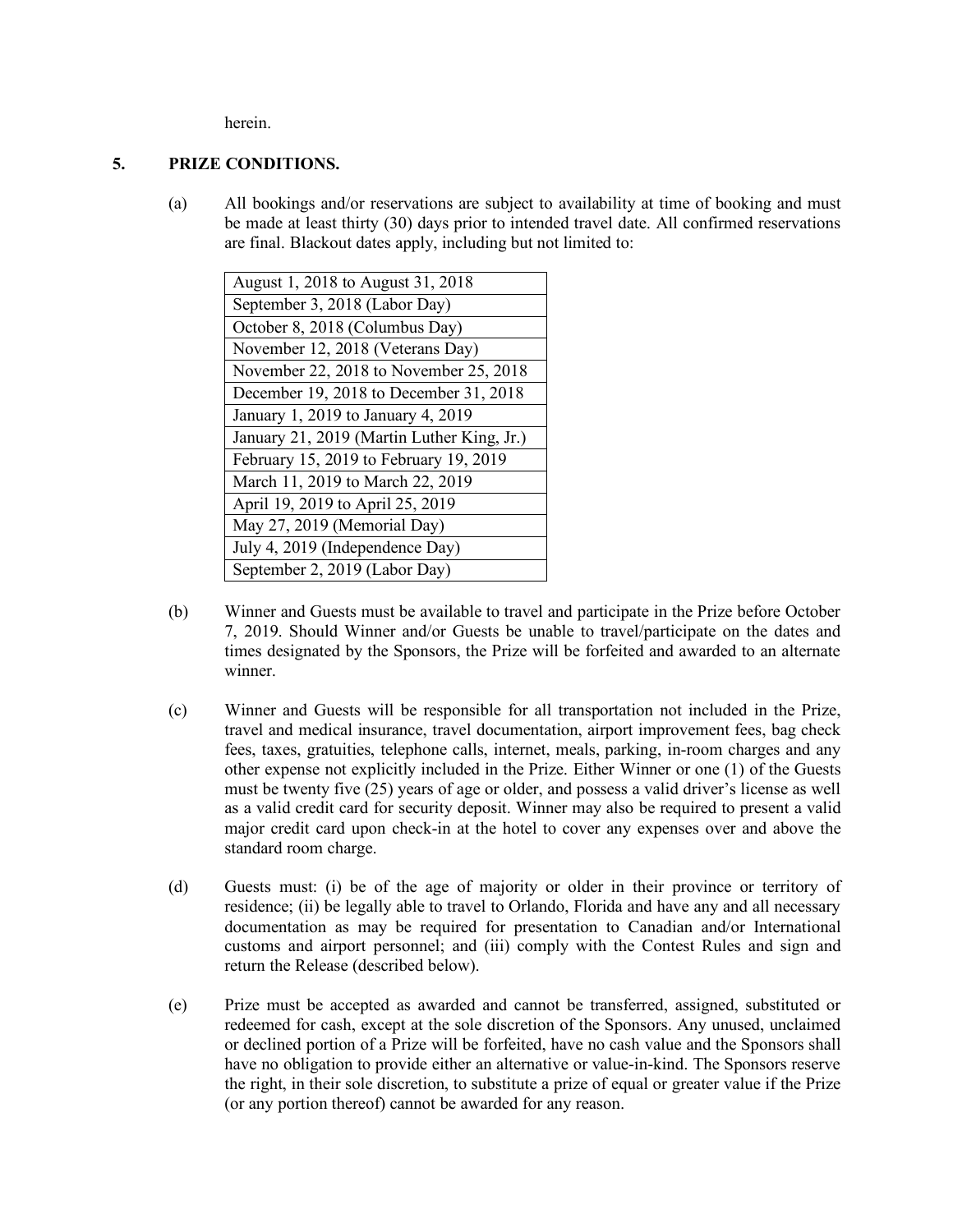(f) Shipped Prizes shall not be insured and the Sponsors shall not assume any liability for lost, damaged or misdirected Prizes.

### **6. WINNER SELECTION.**

One (1) Winner shall be selected as follows:

- (a) On or about October 10, 2018 at 5:00 p.m. EDT in Toronto, Ontario, one (1) entrant will be selected by a random draw from all eligible entries received during the Contest Period. The odds of being selected as a potential winner are dependent upon the number of eligible entries received by the Sponsors. Before being declared a Winner, the selected entrant shall be required to correctly answer, without assistance of any kind, whether mechanical or otherwise, a time-limited, mathematical skill-testing question to be administered during a pre-arranged telephone call or by e-mail, to comply with the Contest Rules and sign and return the Release (described below).
- (b) THE SELECTED ENTRANT WILL BE NOTIFIED BY TELEPHONE NO LATER THAN NOVEMBER 1, 2018 AT 5:00 P.M. EDT AND MUST RESPOND WITHIN TWO (2) BUSINESS DAYS OF NOTIFICATION. Upon notification, the selected entrant must respond by telephone or e-mail (as specified in the notification) to the contact number or e-mail address provided no later than the indicated deadline set out in the Contest Rules and/or the notification. If the selected entrant does not respond accordingly, he/she will be disqualified and will not receive a Prize and another entrant may be selected in the Sponsors' sole discretion until such time as an entrant satisfies the terms set out herein. The Sponsors are not responsible for the failure for any reason whatsoever of a selected entrant to receive notification or for the Sponsors to receive a selected entrant's response.
- (c) If, as a result of an error relating to the entry process, drawing or any other aspect of the Contest, there are more selected entrants than contemplated in these Contest Rules, there will be a random draw amongst all eligible Prize claimants after the Contest's closing date to award the correct number of Prizes.
- **7. RELEASE.** Winner and Guests will be required to execute a legal agreement and release ("**Release**") that confirms Winner's and Guests': (i) eligibility for the Contest and compliance with these Contest Rules; (ii) acceptance of the Prize as offered; (iii) release of each of the Sponsors and their respective parent companies, subsidiaries, affiliates and/or related companies and each of their employees, directors, officers, suppliers, agents, sponsors, administrators, licensees, representatives, advertising, media buying and promotional agencies (collectively, the "**Releasees**") from any and all liability for any loss, harm, damages, cost or expense arising out of participation in the Contest, participation in any Contest-related activity or the acceptance, use, or misuse of any Prize, including but not limited to costs, injuries, losses related to personal injuries, death, damage to, loss or destruction of property, rights of publicity or privacy, defamation, or portrayal in a false light, or from any and all claims of third parties arising therefrom; and (iv) grant to the Sponsors of the unrestricted right, in the Sponsors' collective or individual discretion, to produce, reproduce, display, publish, convert, post, serve, broadcast, communicate by telecommunication, exhibit, distribute, adapt and otherwise use or re-use the Winner's and Guests' name, statements, image, likeness, voice, and biography in any and all media now known or hereafter devised, in connection with the Contest and the promotion and exploitation thereof. The executed Release must be returned within two (2) business days of the date indicated on the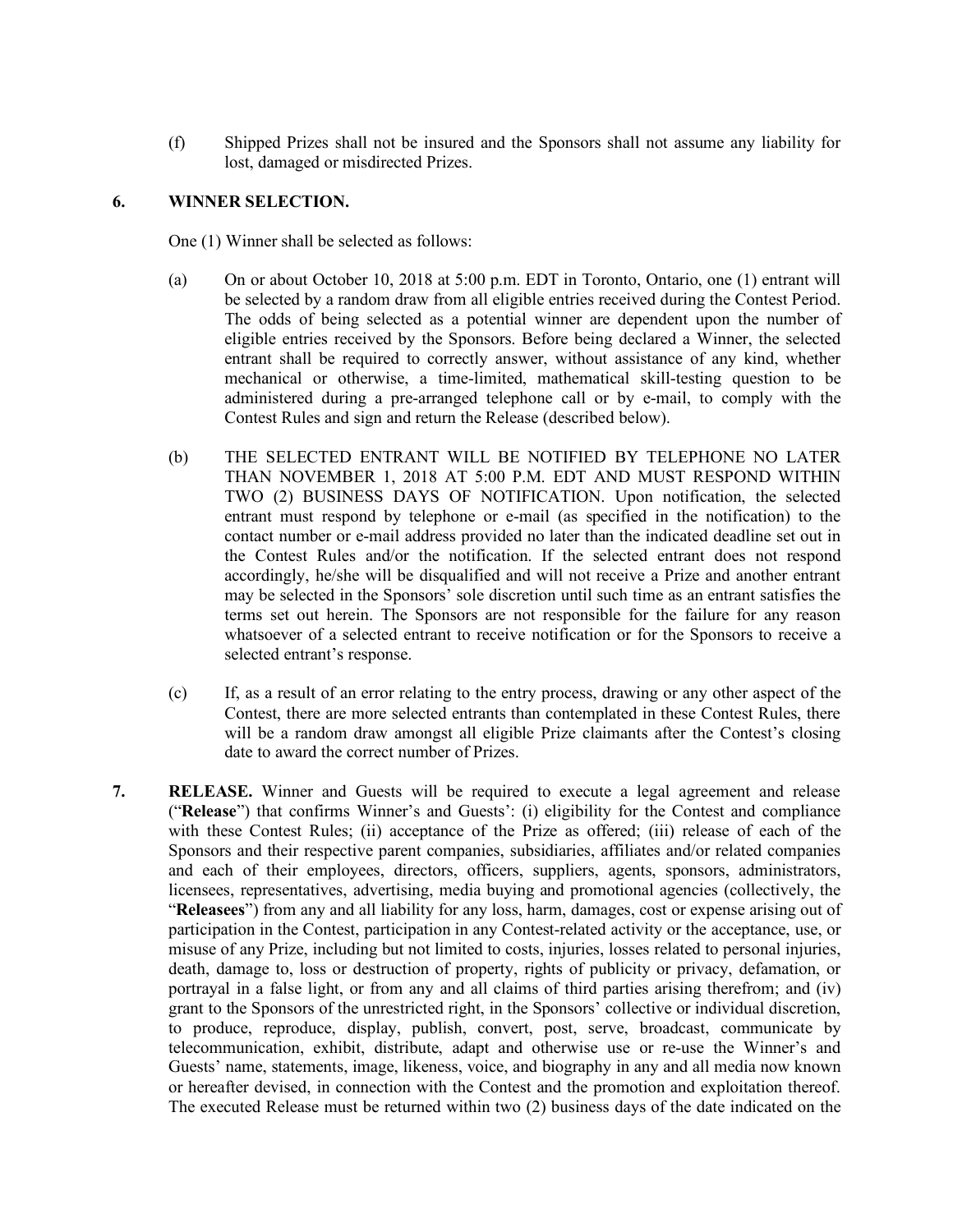accompanying letter of notification or the verification as a Winner or the selected entrant will be disqualified and the Prize forfeited.

- **8. INDEMNIFICATION BY ENTRANT.** By entering the Contest, each entrant releases and holds Releasees harmless from any and all liability for any injuries, loss or damage of any kind to the entrant or any other person, including personal injury, death, or property damage, resulting in whole or in part, directly or indirectly, from (a) their participation in the Contest or any Contestrelated activity; (b) the acceptance, use, or misuse of any Prize; or (c) any breach of the Contest Rules. Each entrant agrees to fully indemnify Releasees from any and all claims by third parties relating to the entrant's participation in the Contest, without limitation.
- **9. LIMITATION OF LIABILITY.** The Sponsors assume no responsibility or liability for lost, late, unintelligible/illegible, falsified, damaged, misdirected or incomplete entries, notifications, responses, replies or any Release, or for any computer, online, software, telephone, hardware or technical malfunctions that may occur, including but not limited to malfunctions that may affect the transmission or non-transmission of an entry. The Sponsors are not responsible for any incorrect or inaccurate information, whether caused by website users or by any of the equipment or programming associated with or utilized in the Contest or by any technical or human error which may occur in the administration of the Contest. The Sponsors assume no responsibility for any error, omission, interruption, deletion, defect, delay in operation or transmission, communications line failure, theft or destruction or unauthorized access to, or alteration of, entries. The Sponsors assume no responsibility or liability in the event that the Contest cannot be conducted as planned for any reason, including those reasons beyond the control of the Sponsors, such as infection by computer virus, bugs, tampering, unauthorized intervention, fraud, technical failures, or corruption of the administration, security, fairness, integrity or proper conduct of this Contest and/or the Contest Website.
- **10. CONDUCT.** By participating in the Contest, each entrant is deemed to have executed and agrees to be bound by the Contest Rules, which will be posted at the Contest Website and made available throughout the Contest Period. Entrant further agrees to be bound by the decisions of the Sponsors, which shall be final and binding in all respects. The Sponsors reserve the right, in their sole discretion, to disqualify any entrant found to be: (a) violating the Contest Rules; (b) tampering or attempting to tamper with the entry process or the operation of the Contest and/or the Contest Website or any related promotional website; (c) violating the terms of service, conditions of use and/or general rules or guidelines of any Corus Entertainment Inc. property or service; and/or (d) acting in an unsportsmanlike or disruptive manner, or with intent to annoy, abuse, threaten or harass the Sponsors or any other person. CAUTION: ANY ATTEMPT TO DELIBERATELY DAMAGE THE CONTEST WEBSITE OR ANY RELATED WEBSITE OR UNDERMINE THE LEGITIMATE OPERATION OF THE CONTEST MAY BE A VIOLATION OF CRIMINAL AND CIVIL LAWS. SHOULD SUCH AN ATTEMPT BE MADE, THE SPONSORS RESERVE THE RIGHT TO SEEK REMEDIES AND DAMAGES TO THE FULLEST EXTENT PERMITTED BY LAW, INCLUDING BUT NOT LIMITED TO CRIMINAL PROSECUTION. Winner and Guests must at all times behave appropriately when taking part in the trip and observe the Contest Rules and any other rules or regulations in force at the hotel and/or any other Prize-related locations. The Sponsors reserve the right to remove from the hotel and/or any other Prize-related locations, any Winner and/or Guest who breaks such rules and/or fails to behave appropriately and to disqualify such Winner and/or Guest.

### **11. PRIVACY / USE OF PERSONAL INFORMATION.**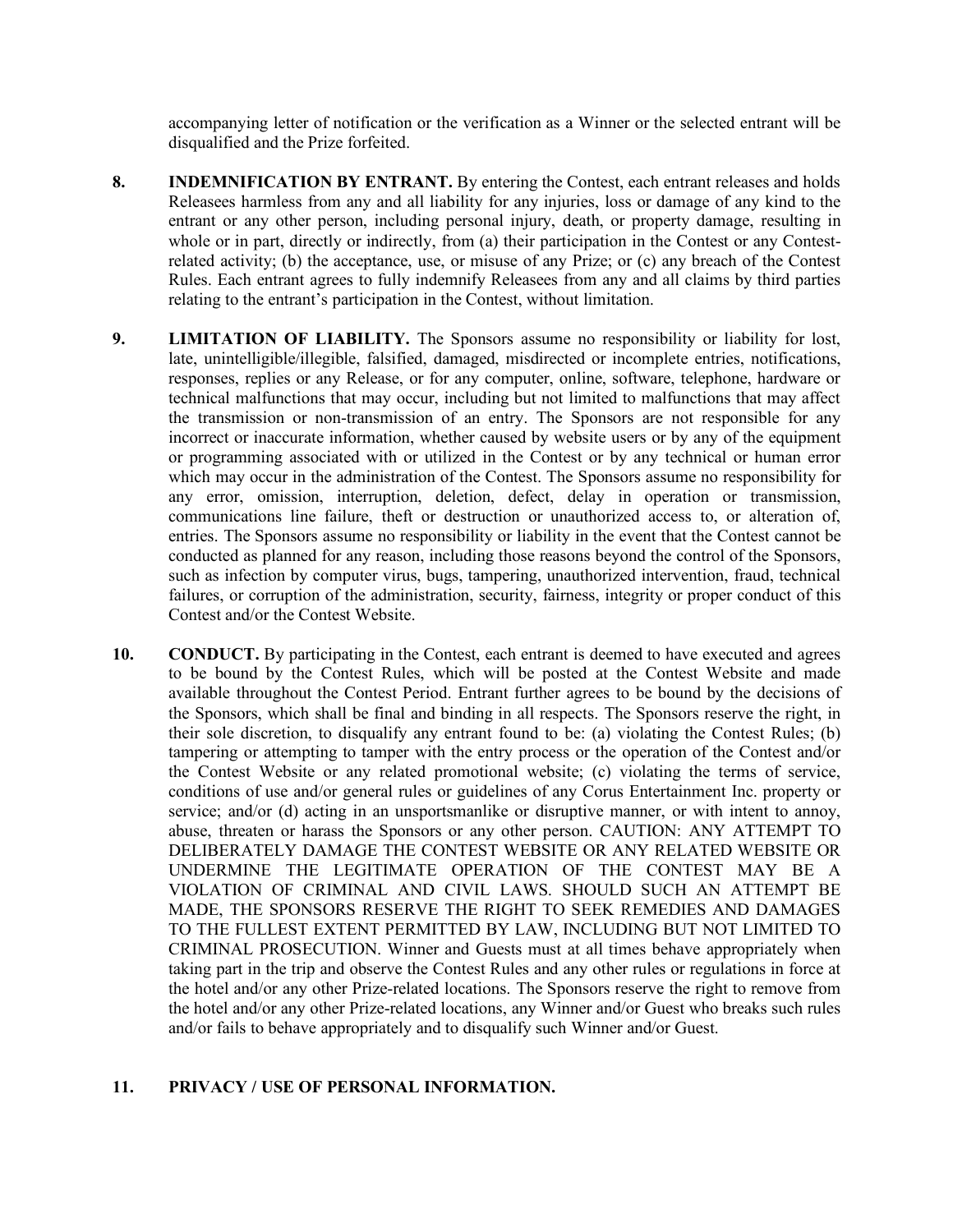- (a) By participating in the Contest, each entrant: (i) grants to the Sponsors the right to use his/her name, mailing address, age of majority confirmation, telephone number, and email address (collectively the "**Personal Information**") for the purpose of administering the Contest, including but not limited to contacting and announcing the Winner and coordinating the provision of the Prize; (ii) grants to the Sponsors the right to use his/her Personal Information for publicity and promotional purposes relating to the Contest, in any and all media now known or hereafter devised, without further compensation unless prohibited by law; and (iii) acknowledges that the Sponsors may disclose his/her Personal Information to third-party agents and service providers of any of the Sponsors in connection with any of the activities listed in (i) and (ii) above.
- (b) By opting-in you consent to Corus' disclosure of your Personal Information to Orlando/Orange County Convention & Visitors Bureau, Inc. d/b/a Visit Orlando so that you may be contacted to promote draws and contests similar to the Contest, promote opportunities to subscribe to newsletters or promotional clubs, and notify you about related products or services. Visit Orlando will use the entrant's Personal Information only for identified purposes, and protect the entrant's Personal Information in a manner that is consistent with Visit Orlando's Privacy Policy at: http://www.visitorlando.com/terms/.
- (c) By opting-in you consent to Corus Sales Inc.'s and any of its corporate affiliate's use of your Personal Information to contact you with exclusive offers, announcements and other promotions.
- (d) Corus will use the entrant's Personal Information only for identified purposes, and protect the entrant's Personal Information in a manner that is consistent with Corus' Privacy Policy at: http://www.corusent.com/privacy-policy/.
- **12. INTELLECTUAL PROPERTY.** All intellectual property, including but not limited to trademarks, trade names, logos, designs, promotional materials, web pages, source code, drawings, illustrations, slogans and representations is owned by the Sponsors and/or their affiliates. All rights are reserved. Unauthorized copying or use of any copyrighted material or intellectual property without the express written consent of its owner is strictly prohibited.
- **13. TERMINATION.** The Sponsors reserve the right, in their sole discretion, to terminate the Contest, in whole or in part, and/or modify, amend or suspend the Contest, and/or the Contest Rules in any way, at any time, for any reason without prior notice.
- **14. LAW.** These are the official Contest Rules. The Contest is subject to applicable federal, provincial and municipal laws and regulations. The Contest Rules are subject to change without notice in order to comply with any applicable federal, provincial and municipal laws or the policy of any other entity having jurisdiction over the Sponsors. All issues and questions concerning the construction, validity, interpretation and enforceability of the Contest Rules or the rights and obligations as between the entrant and the Sponsors in connection with the Contest shall be governed by and construed in accordance with the laws of the province of Ontario without giving effect to any choice of law or conflict of law rules or provisions that would cause the application of any other jurisdiction's laws.
- **15. DISCREPANCY.** In the event of any discrepancy or inconsistency between the terms and conditions of the Contest Rules and disclosures or other statements contained in any Contestrelated materials, including but not limited to the Contest entry form, or point of sale, television,